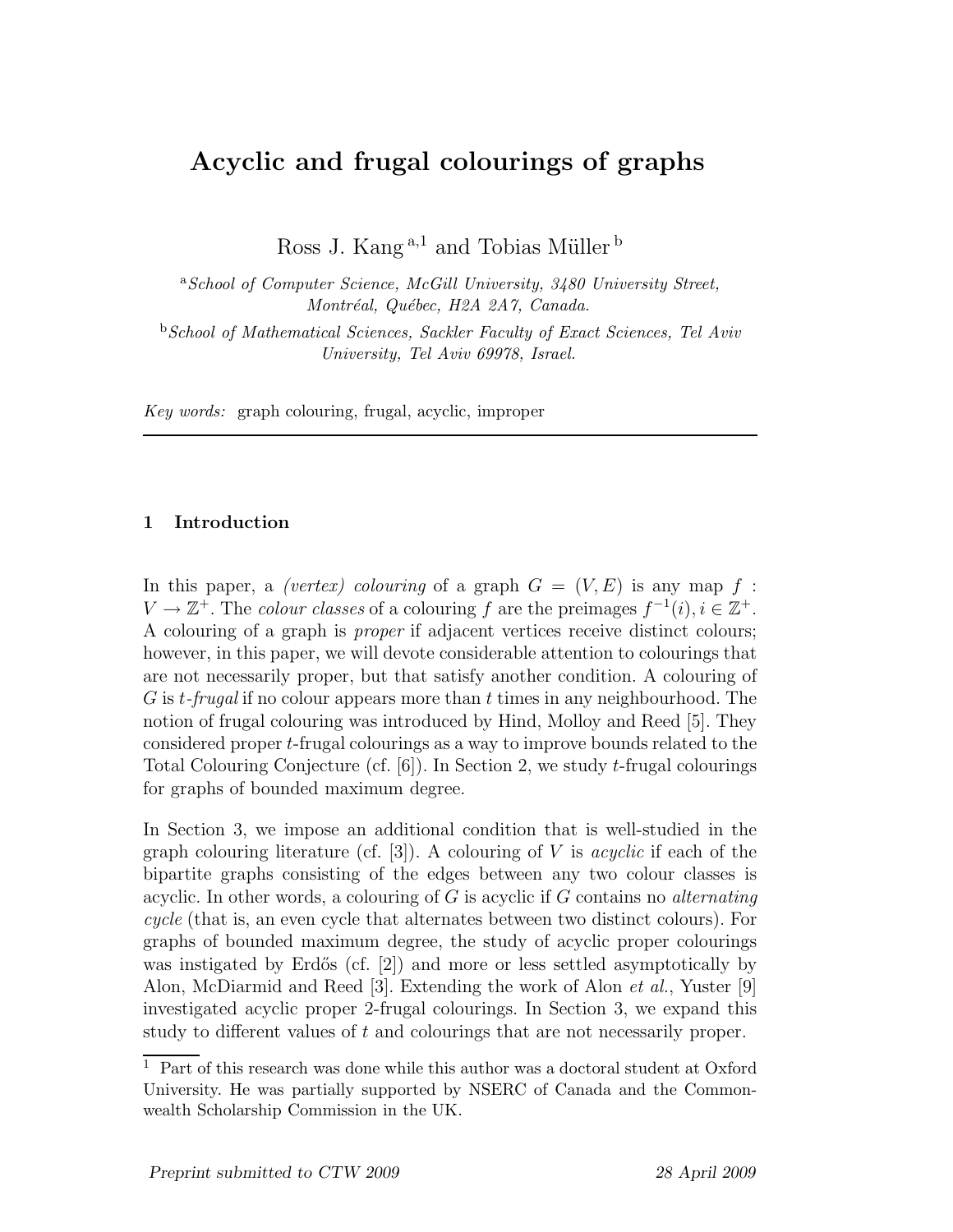Let us outline our notation. As usual, the *chromatic number*  $\chi(G)$  (resp. *acyclic chromatic number*  $\chi_a(G)$  denotes the least number of colours needed in a proper (resp. acyclic proper) colouring. Analogously, for  $t \geq 1$ , we define the  $t$ *-frugal chromatic number*  $\varphi^t(G)$ , *proper*  $t$ *-frugal chromatic number*  $\chi^t_\varphi(G)$ , *acyclic t-frugal chromatic number*  $\varphi_a^t(G)$  and *acyclic proper t-frugal chromatic number*  $\chi^t_{\varphi,a}(G)$ . We have designated  $\varphi$  as a mnemonic for frugal. We are interested in graphs G of bounded degree, so let  $\chi(d)$  denote the maximum possible value of  $\chi(G)$  over all graphs G with  $\Delta(G) = d$ . We analogously define  $\chi_a(d)$ ;  $\varphi^t(d)$ ,  $\chi^t_\varphi(d)$ ,  $\varphi^t_a(d)$  and  $\chi^t_{\varphi,a}(d)$  for  $t \ge 1$ . The *square* of a graph  $G$ , i.e. the graph formed from  $G$  by adding edges between any two vertices at distance two, is denoted  $G^2$ . Note the following basic observations.

**Proposition 1** For any graph G and any  $t \geq 1$ , the following hold:

(i)  $\chi^1_\varphi(G) = \chi^1_{\varphi,a}(G) = \chi(G^2);$ (ii)  $\varphi^t(G) \leq \chi^t_\varphi(G), \varphi^t_a(G) \leq \chi^t_{\varphi,a}(G); \varphi^t(G) \leq \varphi^t_a(G), \chi^t_\varphi(G) \leq \chi^t_{\varphi,a}(G);$ (iii)  $\varphi^{t+1}(G) \leq \varphi^t(G), \chi^{t+1}_{\varphi}(G) \leq \chi^t_{\varphi}(G), \varphi^{t+1}_{a}(G) \leq \varphi^t_{a}(G), \chi^{t+1}_{\varphi,a}(G) \leq$  $\chi_{\varphi,a}^t(G)$ *;* and (iv)  $\varphi^t(G) \geq \Delta(G)/t$ .

We may invoke basic probabilistic tools such as the Lovász Local Lemma, details of which can be found in various references, e.g. Molloy and Reed [7].

#### 2 Frugal colourings

As a way to improve bounds for total colouring (cf. [6]), Hind *et al.* [5], showed that  $\chi_{\varphi}^{(\ln d)^5}$  $\int_{\varphi}^{(\ln d)^{\circ}}(d) \leq d+1$  for sufficiently large d. Recently, this was improved.

Theorem 2 (Molloy and Reed [8])  $\chi_{\varphi}^{50\ln d/\ln\ln d}(d) \leq d+1$  for sufficiently *large* d*.*

Since  $\chi^t_\varphi(K_{d+1}) \geq d+1$ , it follows that  $\chi^t_\varphi(d) = d+1$  for  $t = t(d) \geq$ 50 ln d/ ln ln d. For smaller frugalities, Hind *et al.* [5] also showed the following.

**Theorem 3 (Hind** *et al.* [5]) *For any*  $t \geq 1$  *and sufficiently large d,*  $\chi^t_{\varphi}(d) \leq$  $\max\left\{(t+1)d, \left[e^3d^{1+1/t}/t\right]\right\}.$ 

By Proposition 1(i),  $\chi^1_\varphi(d) \sim d^2$ . We note that an example based on projective geometries due to Alon (cf. [5]), to lower bound  $\chi^t_\varphi(d)$ , is also valid for  $\varphi^t(d)$ .

**Proposition 4** For any  $t \ge 1$  and any prime power n,  $\varphi^t(n^t + \cdots + 1) \ge$  $(n^{t+1} + \cdots + 1)/t$ .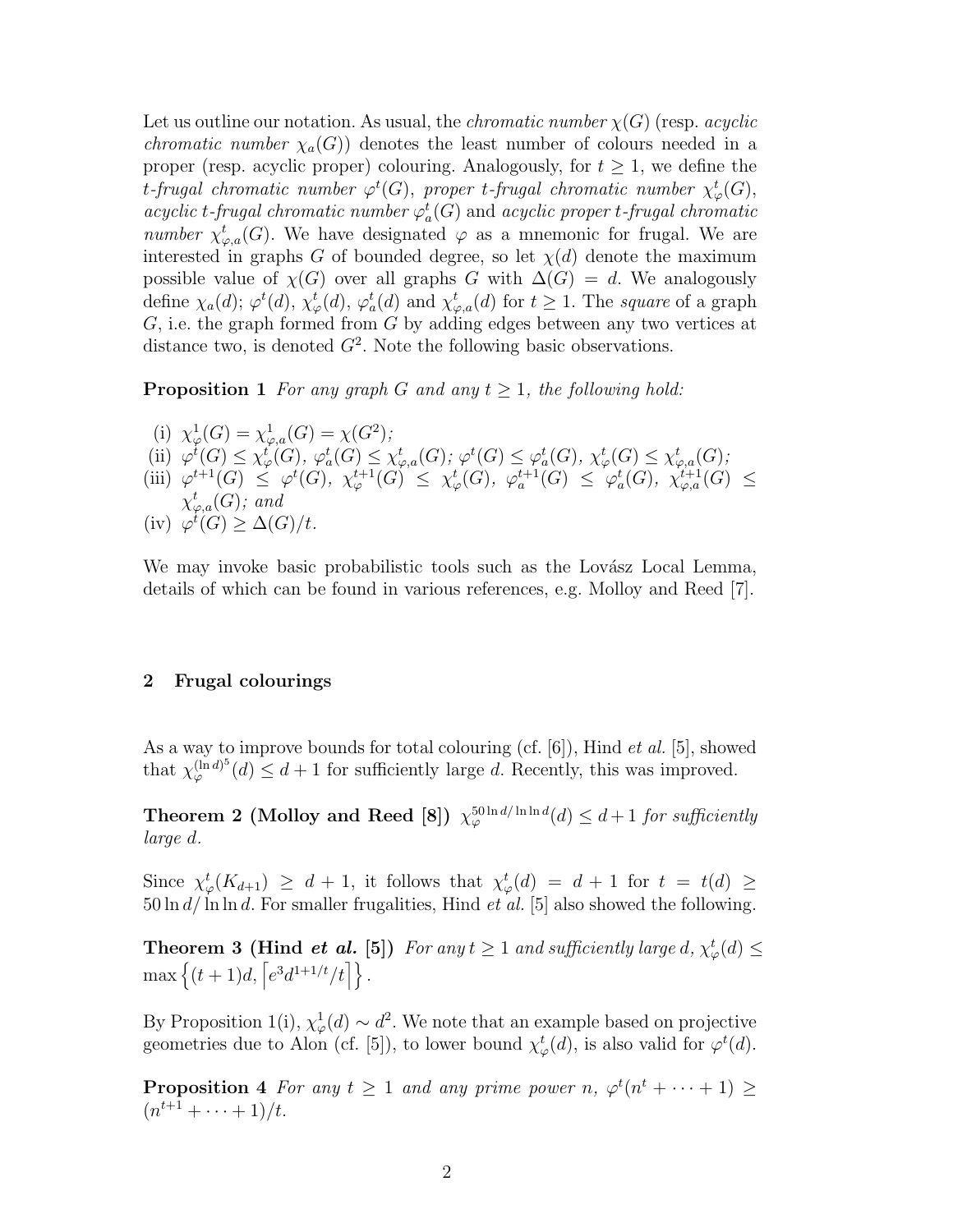The following consequence shows (by Proposition 1(ii)) that Theorem 3 is asymptotically tight up to a constant multiple when  $t = o(\ln d / \ln \ln d)$ .

**Corollary 5** Suppose that  $t = t(d) \geq 2$ ,  $t = o(\ln d / \ln \ln d)$ , and  $\epsilon > 0$  fixed. *Then, for sufficiently large d,*  $\varphi^t(d) \geq (1 - \epsilon) d^{1+1/t}/t$ .

Theorems 2 and 3 determine the behaviour of  $\chi^t_\varphi(d)$  up to a constant multiple for all t except for the range such that  $t = \Omega(\ln d / \ln \ln d)$  and  $t \le$  $50 \ln d / \ln \ln d$ . Recall from Proposition 1(iv) that  $\varphi^t(d) \geq d/t$ . For the case  $t = \omega(\ln d)$ , we give a tight upper bound for  $\varphi^t(d)$ .

**Theorem 6** *Suppose*  $t = \omega(\ln d)$  *and*  $\epsilon > 0$  *fixed. Then, for sufficiently large*  $d, \varphi^t(d) \leq \lceil (1+\epsilon)d/t \rceil$ .

**PROOF.** Let  $G = (V, E)$  be a graph with maximum degree d and let  $x =$  $[(1+\epsilon)d/t]$ . Let f be a random colouring where for each  $v \in V$ ,  $f(v)$  is chosen uniformly and independently at random from  $\{1, \ldots, x\}$ . For a vertex v and a colour  $i \in \{1, \ldots, x\}$ , let  $A_{v,i}$  be the event that v has more than t neighbours with colour i. If none of these events hold, then  $f$  is  $t$ -frugal. Each event is independent of all but at most  $d^2x \ll d^3$  others. By a Chernoff bound,

$$
\Pr(A_{v,i}) = \Pr\left(\text{BIN}(d, 1/x) > t\right) \le \Pr\left(\text{BIN}(d, 1/x) > d/x + ct\right)
$$
\n
$$
\le \exp\left(-c^2t^2/(2d/x + 2ct/3)\right)
$$

where  $c = \epsilon/(1 + \epsilon)$ . Thus,  $e \Pr(A_{v,i}) (d^3 + 1) = \exp(-\Omega(t))d^3 < 1$  for large enough  $d$ , and by the Lovász Local Lemma,  $f$  is  $t$ -frugal with positive probability for large enough  $d. \square$ 

## 3 Acyclic frugal colourings

Using the Lovász Local Lemma, Alon *et al.* [3] established a  $o(d^2)$  upper bound for  $\chi_a(d)$ , answering a long-standing question of Erdős (cf. [2]). Using a probabilistic construction, they also showed this upper bound to be asymptotically correct up to a logarithmic multiple.

Theorem 7 (Alon *et al.* [3])  $\chi_a(d) \leq \lceil 50d^{4/3} \rceil$ ,  $\chi_a(d) = \Omega(d^{4/3}/(\ln d)^{1/3})$ .

Yuster [9] considered acyclic proper 2-frugal colourings of graphs and showed that  $\chi^2_{\varphi,a}(d) \leq \lceil \max\{50d^{4/3}, 10d^{3/2}\}\rceil$ . For acyclic frugal colourings, we first consider the smallest cases then proceed to larger values of  $t$ . For  $t = 1, 2, 3$ , notice that Corollary 5, Proposition 1(i) and Yuster's result imply that  $\varphi_a^1(d) =$  $\Theta(d^2), \varphi_a^2(d) = \Theta(d^{3/2}), \chi_{\varphi,a}^2(d) = \Theta(d^{3/2})$  and  $\varphi_a^3(d) = \Omega(d^{4/3})$ . Next, we show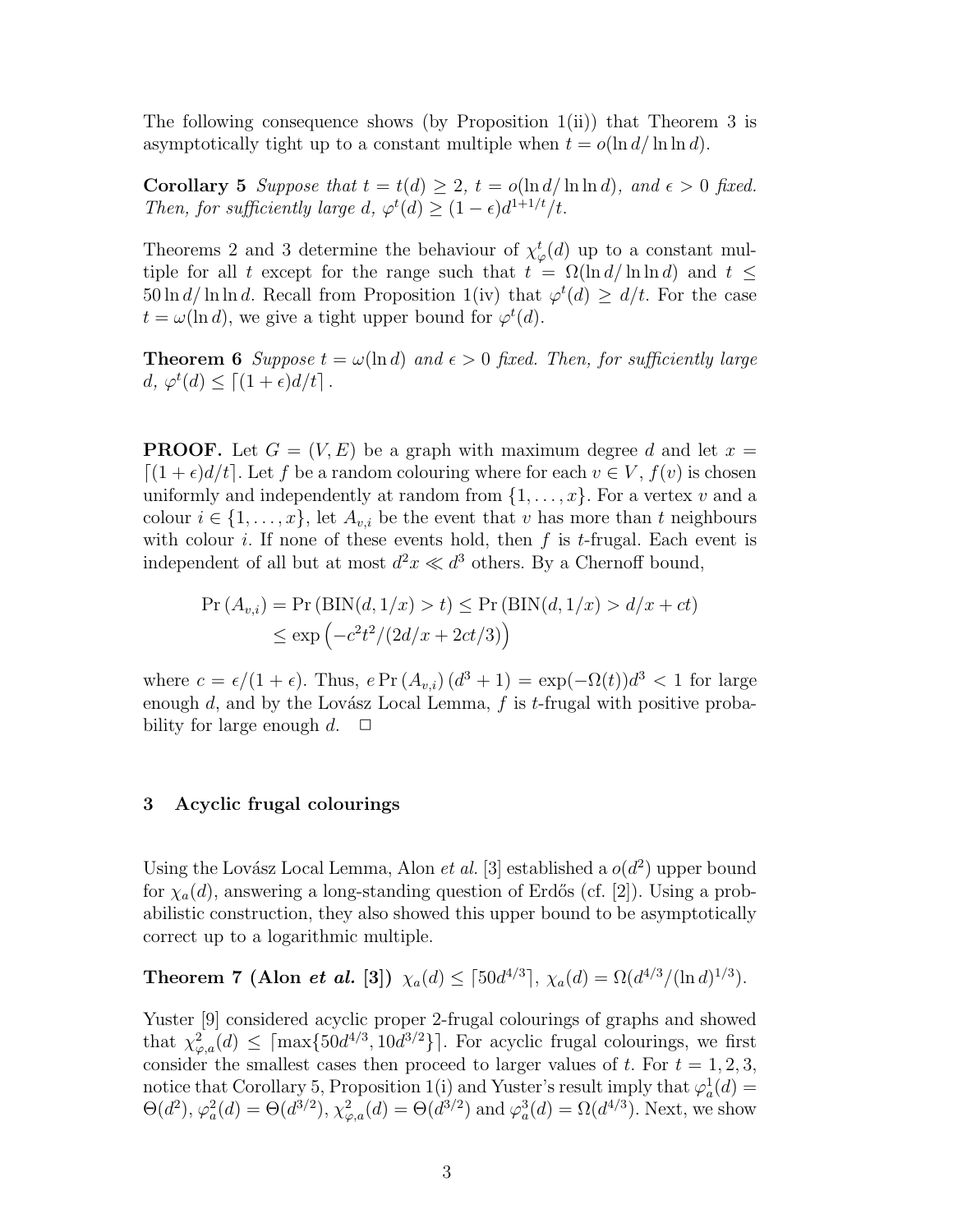that  $\chi^3_{\varphi,a}(d) = O(d^{4/3})$ . This implies that  $\chi^t_{\varphi,a}(d) = O(d^{4/3})$  for any  $t \geq 3$ , a bound that is within a logarithmic multiple of the lower bound implied by Theorem 7. This answers a question of Esperet, Montassier and Raspaud [4].

Theorem 8  $\chi^3_{\varphi,a}(d) \leq \lceil 40.27d^{4/3} \rceil$ .

**PROOF.** (Outline.) Our proof is an extension of the proof of Theorem 7 in which we add a fifth event to ensure that the random colouring  $f$  is 3-frugal:

V For vertices  $v, v_1, v_2, v_3, v_4$  with  $\{v_1, v_2, v_3, v_4\} \subseteq N(v)$ , let  $E_{\{v_1,...,v_4\}}$  be the event that  $f(v_1) = f(v_2) = f(v_3) = f(v_4)$ .  $\Box$ 

For acyclic frugal colourings which are not necessarily proper, for larger values of t, we have adapted a result of Addario-Berry *et al.* [1] to show the following.

**Theorem 9** *For any*  $t = t(d) \ge 1$ ,  $\varphi_a^t(d) = O(d \ln d + (d - t)d)$ .

This implies, for instance, that  $\varphi_a^{d-1}(d)$  and  $\chi_{\varphi,a}^{d-1}(d)$  differ by a multiplicative factor of order at least  $d^{1/3} / (\ln d)^{4/3}$ . The result is obtained by studying *total* k-dominating sets — given  $G = (V, E)$ ,  $\mathcal{D} \subset V$  is total k-dominating if each vertex has at least  $k$  neighbours in  $\mathcal{D}$ .

## References

- [1] Addario-Berry, L., Esperet, L., Kang, R. J., McDiarmid, C. J. H., and Pinlou, A. *Acyclic* t*-improper colourings of graphs with bounded maximum degree*, 2009+. To appear in *Discrete Mathematics*.
- [2] Albertson, M. O. and Berman, D. M. *The acyclic chromatic number*, Proceedings of the Seventh Southeastern Conference on Combinatorics, Graph Theory, and Computing (Louisiana State Univ., Baton Rouge, La., 1976), 1976, pages 51–69.
- [3] Alon, N., McDiarmid, C. J. H., and Reed, B. *Acyclic coloring of graphs*. Random Structures and Algorithms, 2 (1991), no. 3, pages 277–288.
- [4] Esperet, L., Montassier, M., and Raspaud, A. *Linear choosability of graphs*. Discrete Math., 308 (2008), no. 17, pages 3938–3950.
- [5] Hind, H., Molloy, M., and Reed, B. *Colouring a graph frugally*. Combinatorica, 17 (1997), no. 4, pages 469–482.
- [6] Hind, H., Molloy, M., and Reed, B. *Total coloring with* ∆ + poly(log ∆) *colors*. SIAM J. Comput., 28 (1999), no. 3, pages 816–821 (electronic).